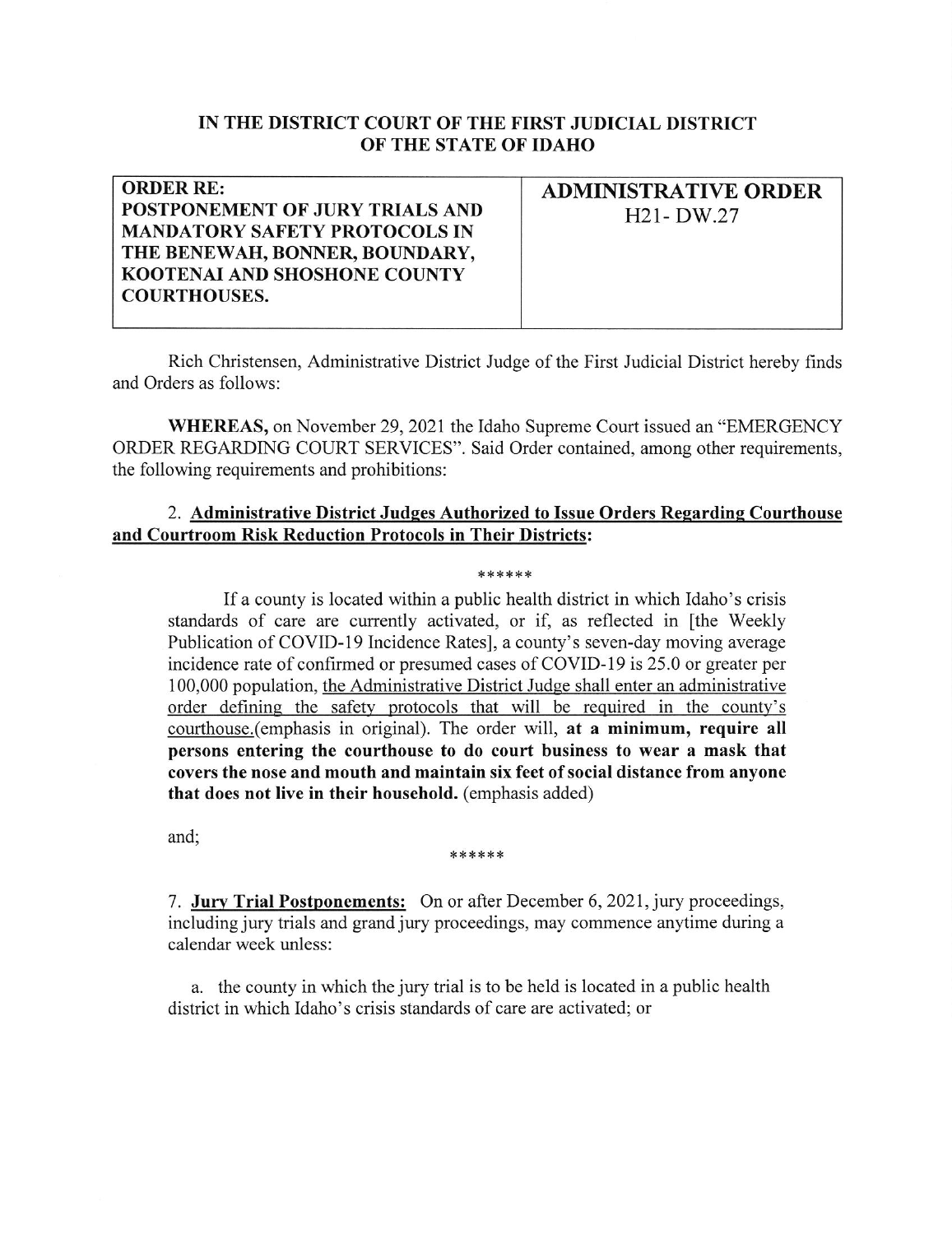b. the Administrative District Judge has determined that the county in which the prospective juror has been summoned to attend court has a seven-day moving average incidence rate of confirmed or presumed cases of COVID-I9 of 25.0 or greater per 100,000 population as reflected on the Cases by County page of the Idaho Department of Health and Welfare's COVID-19 Data Dashboard available at www.coronavirus.idaho. gov

and

WHEREAS; the Panhandle Health District, which encompasses the whole geographic area of the First Judicial District is still under Idaho's crisis standard of care.

and;

WHEREAS, the seven-day moving average incidence rate of confirmed or presumed cases of COVID-19 for the reporting week ending December 2,2021 in the following counties is as listed below:

| Benewah  | 173.6 |
|----------|-------|
| Bonner   | 29.7  |
| Boundary | 17.5  |
| Kootenai | 27.9  |
| Shoshone | 34.4  |

IT IS HEREBY ORDERED as follows:

1. Jury Trials in all counties of the First Judicial District are suspended for the week of December 13,2021

IT IS FURTHER ORDERED that all persons entering any Courthouse within the First Judicial District to do court business shall be subject to and maintain the following protocols:

2. All persons are required to wear a mask while in a courthouse on court business.

3. All persons, not of the same household, must observe a minimum of six feet of social distancing from other persons.